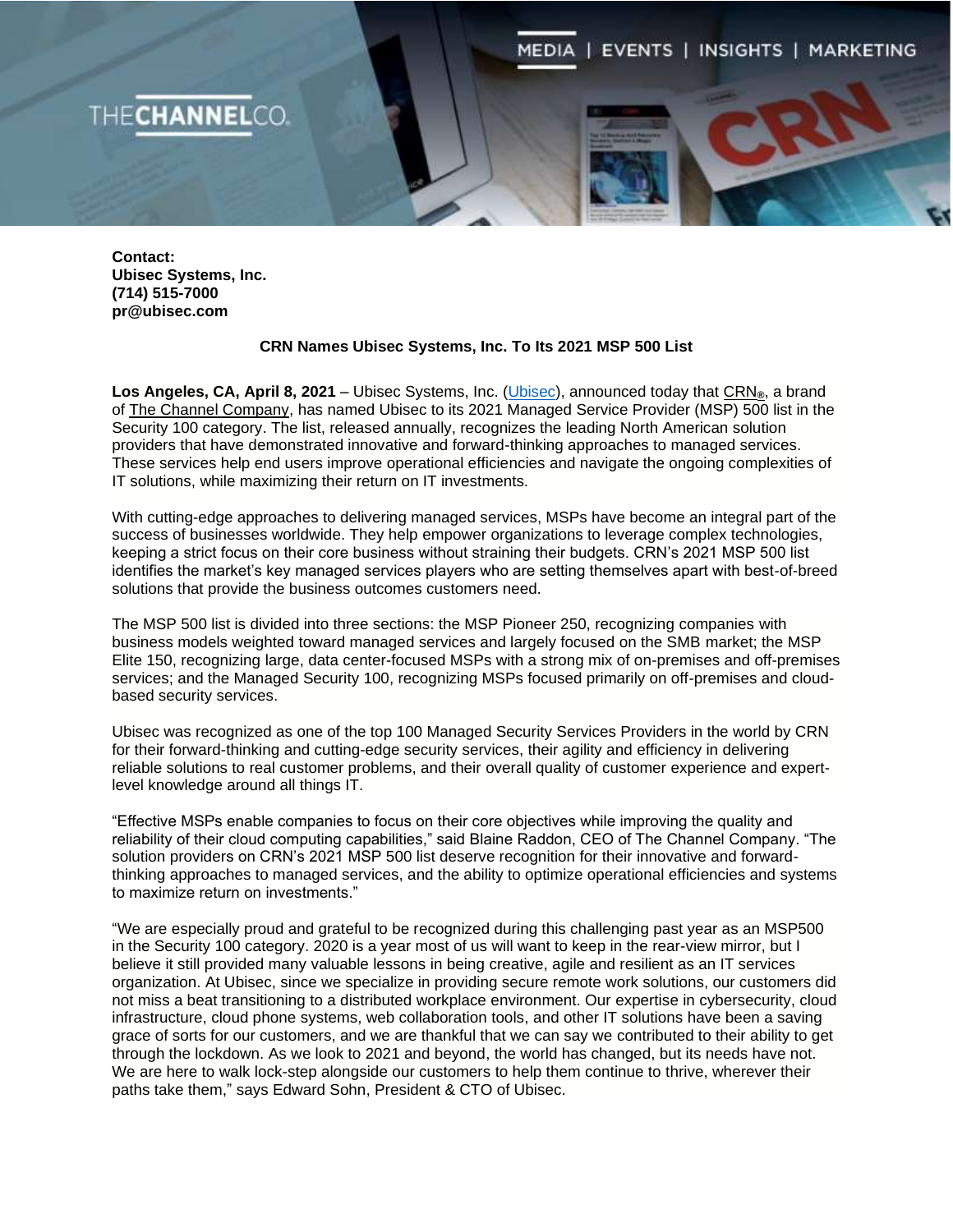

The MSP 500 list will be featured in the February 2021 issue of CRN and online at [www.CRN.com/msp500.](http://www.crn.com/msp500)

## **About Ubisec Systems, Inc.**

Cutting-edge Cloud and Managed Services for small to large enterprise.

Ubisec is raising the standard for IT service delivery. We offer enterprise-class solutions specifically designed for California SMBs. Over the last 15 years, Ubisec has developed a reputation for delivering quality solutions that optimize, grow, and scale businesses, thereby improving operations, increasing ROI, and securing a competitive edge in their respective markets. We aim to solve all of your existing IT issues and keep you protected with full-stack cybersecurity solutions, while utilizing our deep technical expertise to help you avoid future pitfalls. Let our outstanding business technology take your organization to the next level.

At Ubisec, we are committed to creating long-term client relationships built on trust. We understand the frustration of dealing with underperforming technology and unreliable support, of being left to feel like a small fish in a big pond where IT vendors prioritize the time of larger businesses. We know that your technology is vital to your success, but it is complex and unpredictable. By enlisting our Managed IT solutions, you can operate your business with confidence, security, clarity, and guidance, backed by our years of experience and commitment to reliable service delivery.

Our partnership begins with a simple chat. We want to know as much as we can about your business, and the issues caused by ongoing technological hurdles. We'll dive deep into your current situation to discover which solutions will best fit your business needs, and develop a roadmap for successful outcomes. We want to make sure that our service is the perfect fit for your business — so much so that if we determine our solutions aren't right for you, we'll happily refer you to a more suitable provider.

Contact us now at [sales@ubisec.com](mailto:sales@ubisec.com) or 714-515-7000 opt 2 or visit us online at [www.ubisec.com.](http://www.ubisec.com/) Find us on [Facebook,](https://business.facebook.com/Ubisec.NexCloud) [Twitter,](https://twitter.com/ubisec01) [Linkedin,](https://www.linkedin.com/company/ubisec-systems) [Instagram](https://www.instagram.com/ubisecsystems/) and [YouTube.](https://www.youtube.com/c/ubisec)

The material in this article is copyrighted and may not be copied without the permission of Ubisec. No warranty or guarantee is made that the information contained on this website is in every respect accurate. Ubisec managers, staff and agents are not responsible for any errors or omissions regarding any information contained on this website. Visitors to this web site are encouraged to confirm the accuracy of the information by direct communication with a Ubisec representative.

Unless otherwise stated, no representation or warranty is made with respect to any services or product described in this article, nor will Ubisec be liable for any direct, indirect, consequential, special, exemplary or other damages arising therefrom. Ubisec executives, managers, staff and agents make no representation or warranty on this website regarding the products and services mentioned. Any text represented herein should be considered opinion and as such, the information on this website cannot and does not necessarily reflect the most current information available. Pricing, terms, service packages, and features are subject to change without notice.

## **About The Channel Company**

The Channel Company enables breakthrough IT channel performance with our dominant media, engaging events, expert consulting and education, and innovative marketing services and platforms. As